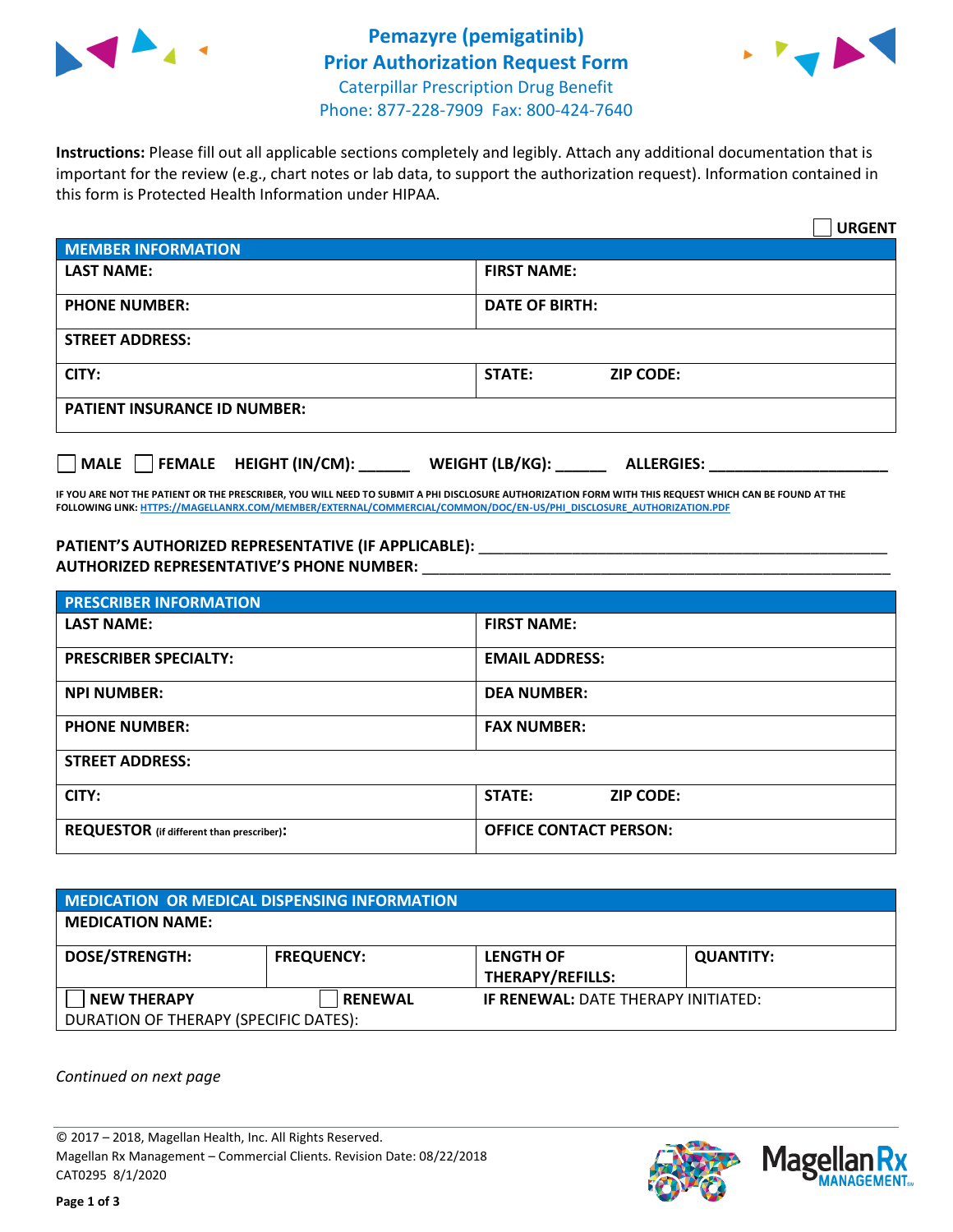



| MEMBER'S LAST NAME: _________________________________                                                                                                                                                  | <b>MEMBER'S FIRST NAME:</b>                                                                                                                                                                                                                                                                                                                                                                                                                                   |                                                       |  |  |  |
|--------------------------------------------------------------------------------------------------------------------------------------------------------------------------------------------------------|---------------------------------------------------------------------------------------------------------------------------------------------------------------------------------------------------------------------------------------------------------------------------------------------------------------------------------------------------------------------------------------------------------------------------------------------------------------|-------------------------------------------------------|--|--|--|
|                                                                                                                                                                                                        | 1. HAS THE PATIENT TRIED ANY OTHER MEDICATIONS FOR THIS CONDITION?                                                                                                                                                                                                                                                                                                                                                                                            | YES (if yes, complete below)<br><b>NO</b>             |  |  |  |
| <b>MEDICATION/THERAPY (SPECIFY</b><br>DRUG NAME AND DOSAGE):                                                                                                                                           | <b>DURATION OF THERAPY (SPECIFY</b><br>DATES):                                                                                                                                                                                                                                                                                                                                                                                                                | <b>RESPONSE/REASON FOR</b><br><b>FAILURE/ALLERGY:</b> |  |  |  |
|                                                                                                                                                                                                        |                                                                                                                                                                                                                                                                                                                                                                                                                                                               |                                                       |  |  |  |
| <b>2. LIST DIAGNOSES:</b><br>□ Unresectable, locally advanced cholangiocarcinoma<br>□ Metastatic cholangiocarcinoma<br>□ Other diagnosis: _________________________ICD-10_____________________________ |                                                                                                                                                                                                                                                                                                                                                                                                                                                               | <b>ICD-10:</b>                                        |  |  |  |
| 3. REQUIRED CLINICAL INFORMATION: PLEASE PROVIDE ALL RELEVANT CLINICAL INFORMATION TO SUPPORT A<br>PRIOR AUTHORIZATION.                                                                                |                                                                                                                                                                                                                                                                                                                                                                                                                                                               |                                                       |  |  |  |
| <b>Clinical Information:</b><br>trial? $\square$ Yes $\square$ No                                                                                                                                      | Is this drug being prescribed to this patient as part of a treatment regimen specified within a sponsored clinical                                                                                                                                                                                                                                                                                                                                            |                                                       |  |  |  |
| Does patient's cholangiocarcinoma have a fibroblast growth factor receptor 2(FGFR2) fusion or rearrangement?<br>$\Box$ Yes $\Box$ No Please submit lab report.                                         |                                                                                                                                                                                                                                                                                                                                                                                                                                                               |                                                       |  |  |  |
|                                                                                                                                                                                                        | Has patient's disease progressed after at least one prior systemic treatment? $\Box$ Yes $\Box$ No                                                                                                                                                                                                                                                                                                                                                            |                                                       |  |  |  |
| Has patient had prior use of a selective FGFR inhibitor(Balversa(erdafitinib))? □ Yes □ No                                                                                                             |                                                                                                                                                                                                                                                                                                                                                                                                                                                               |                                                       |  |  |  |
| Is patient ambulatory AND capable of self-care? $\Box$ Yes $\Box$ No                                                                                                                                   |                                                                                                                                                                                                                                                                                                                                                                                                                                                               |                                                       |  |  |  |
| Are there any other comments, diagnoses, symptoms, medications tried or failed, and/or any other information the<br>physician feels is important to this review?                                       |                                                                                                                                                                                                                                                                                                                                                                                                                                                               |                                                       |  |  |  |
|                                                                                                                                                                                                        |                                                                                                                                                                                                                                                                                                                                                                                                                                                               |                                                       |  |  |  |
| Please note: Not all drugs/diagnosis are covered on all plans. This request may be denied unless all required<br>information is received.                                                              |                                                                                                                                                                                                                                                                                                                                                                                                                                                               |                                                       |  |  |  |
|                                                                                                                                                                                                        | ATTESTATION: I attest the information provided is true and accurate to the best of my knowledge. I understand that<br>the Health Plan, insurer, Medical Group or its designees may perform a routine audit and request the medical<br>information necessary to verify the accuracy of the information reported on this form.                                                                                                                                  |                                                       |  |  |  |
| Prescriber Signature or Electronic I.D. Verification:                                                                                                                                                  |                                                                                                                                                                                                                                                                                                                                                                                                                                                               | Date:                                                 |  |  |  |
| and arrange for the return or destruction of these documents.                                                                                                                                          | <b>CONFIDENTIALITY NOTICE:</b> The documents accompanying this transmission contain confidential health information that is legally privileged. If<br>you are not the intended recipient, you are hereby notified that any disclosure, copying, distribution, or action taken in reliance on the contents<br>of these documents is strictly prohibited. If you have received this information in error, please notify the sender immediately (via return FAX) |                                                       |  |  |  |

© 2017 – 2018, Magellan Health, Inc. All Rights Reserved. Magellan Rx Management – Commercial Clients. Revision Date: 08/22/2018 CAT0295